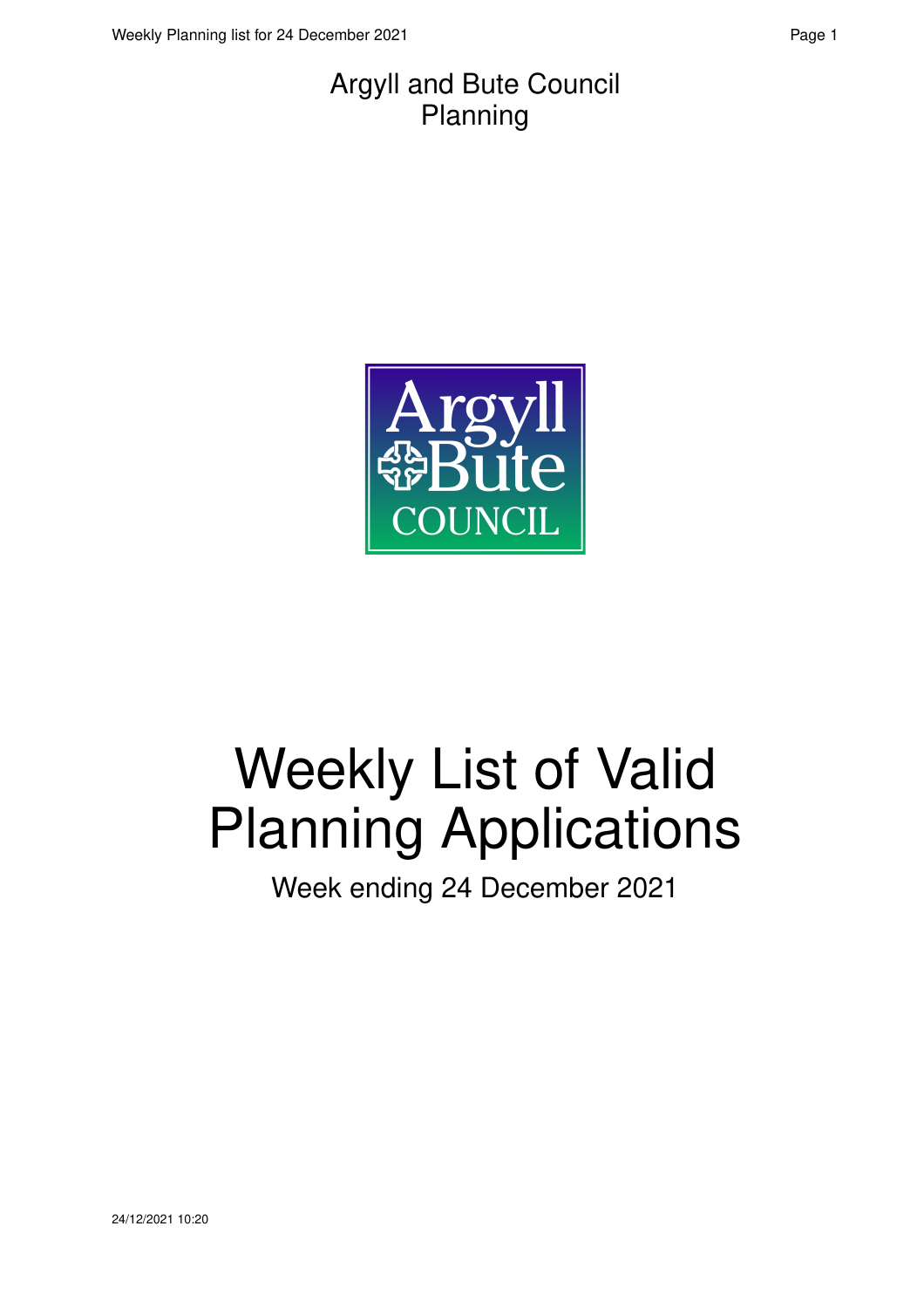## **Bute and Cowal**

| Reference:                                         | 21/01793/PP                                                  | Officer:<br>Telephone: | Allocated To Area Office<br>01546 605518                       |
|----------------------------------------------------|--------------------------------------------------------------|------------------------|----------------------------------------------------------------|
| <b>Ward Details:</b>                               | 06 - Cowal                                                   |                        |                                                                |
| <b>Community Council:</b>                          | <b>Strachur Community Council</b>                            |                        |                                                                |
| Proposal:                                          | Erection of cabin for use as guest house and installation of |                        |                                                                |
|                                                    | sewage treatment tank                                        |                        |                                                                |
| Location:                                          |                                                              |                        | Strathlachlan Lodge, Strathlachlan, Cairndow, Argyll And Bute, |
|                                                    | <b>PA27 8BU</b>                                              |                        |                                                                |
| <b>Applicant:</b>                                  | Architeco                                                    |                        |                                                                |
|                                                    |                                                              |                        | Strathlachlan Lodge Cabin, 0 Strachur, Strachur, United King-  |
|                                                    | dom, PA27 8DJ                                                |                        |                                                                |
| Agent:                                             | Architeco Ltd                                                |                        |                                                                |
|                                                    | 43 Argyll Street, Dunoon, Argyll, PA23 7HG                   |                        |                                                                |
| <b>Development Type:</b>                           | N10B - Other developments - Local                            |                        |                                                                |
| <b>Grid Ref:</b>                                   | 202494 - 696252                                              |                        |                                                                |
|                                                    |                                                              |                        |                                                                |
| Reference:                                         | 21/02046/PPP                                                 | Officer:               | <b>Brian Close</b>                                             |
|                                                    |                                                              | Telephone:             | 01546 605518                                                   |
| <b>Ward Details:</b>                               | 06 - Cowal                                                   |                        |                                                                |
| <b>Community Council:</b>                          | Sandbank Community Council                                   |                        |                                                                |
|                                                    |                                                              |                        |                                                                |
| Proposal:                                          | Site for the erection of dwellinghouse                       |                        |                                                                |
| Location:                                          |                                                              |                        | Plot 1 South West Of Netherfield, Cromlech Road, Sandbank,     |
|                                                    | Argyll And Bute                                              |                        |                                                                |
| <b>Applicant:</b>                                  | Mr Walter Frood                                              |                        |                                                                |
|                                                    |                                                              |                        | 4 Charles Gardens, Argyll Road, Dunoon, Scotland, PA23 8EX     |
| Agent:                                             | Douglas Galloway                                             |                        |                                                                |
|                                                    |                                                              |                        | 12 Dixon Avenue, Kirn, Dunoon, Scotland, PA23 8NA              |
| <b>Development Type:</b>                           | N03B - Housing - Local                                       |                        |                                                                |
| <b>Grid Ref:</b>                                   | 217248 - 680140                                              |                        |                                                                |
|                                                    |                                                              |                        |                                                                |
| <b>Reference:</b>                                  | 21/02261/PP                                                  | Officer:               | <b>Brian Close</b>                                             |
|                                                    |                                                              | Telephone:             | 01546 605518                                                   |
| <b>Ward Details:</b>                               | 07 - Dunoon                                                  |                        |                                                                |
| <b>Community Council:</b> Dunoon Community Council |                                                              |                        |                                                                |
| Proposal:                                          |                                                              |                        | Erection of dwellinghouse, formation of vehicular access and   |
|                                                    |                                                              |                        | retrospective erection of garage for existing dwellinghouse    |
| Location:                                          |                                                              |                        | Land North East Of 94 George Street And 94 George Street,      |
|                                                    | Dunoon, Argyll And Bute                                      |                        |                                                                |
| <b>Applicant:</b>                                  | Mr Andrew Jones                                              |                        |                                                                |
|                                                    |                                                              |                        |                                                                |
|                                                    |                                                              |                        | 94 George Street, George Street, Dunoon, Scotland, PA23 8BP    |
| Agent:                                             | Douglas Galloway                                             |                        |                                                                |
|                                                    |                                                              |                        | 12 Dixon Avenue, Kirn, Dunoon, Scotland, PA23 8NA              |
| <b>Development Type:</b>                           | N03B - Housing - Local                                       |                        |                                                                |
| <b>Grid Ref:</b>                                   | 217627 - 677161                                              |                        |                                                                |
|                                                    |                                                              |                        |                                                                |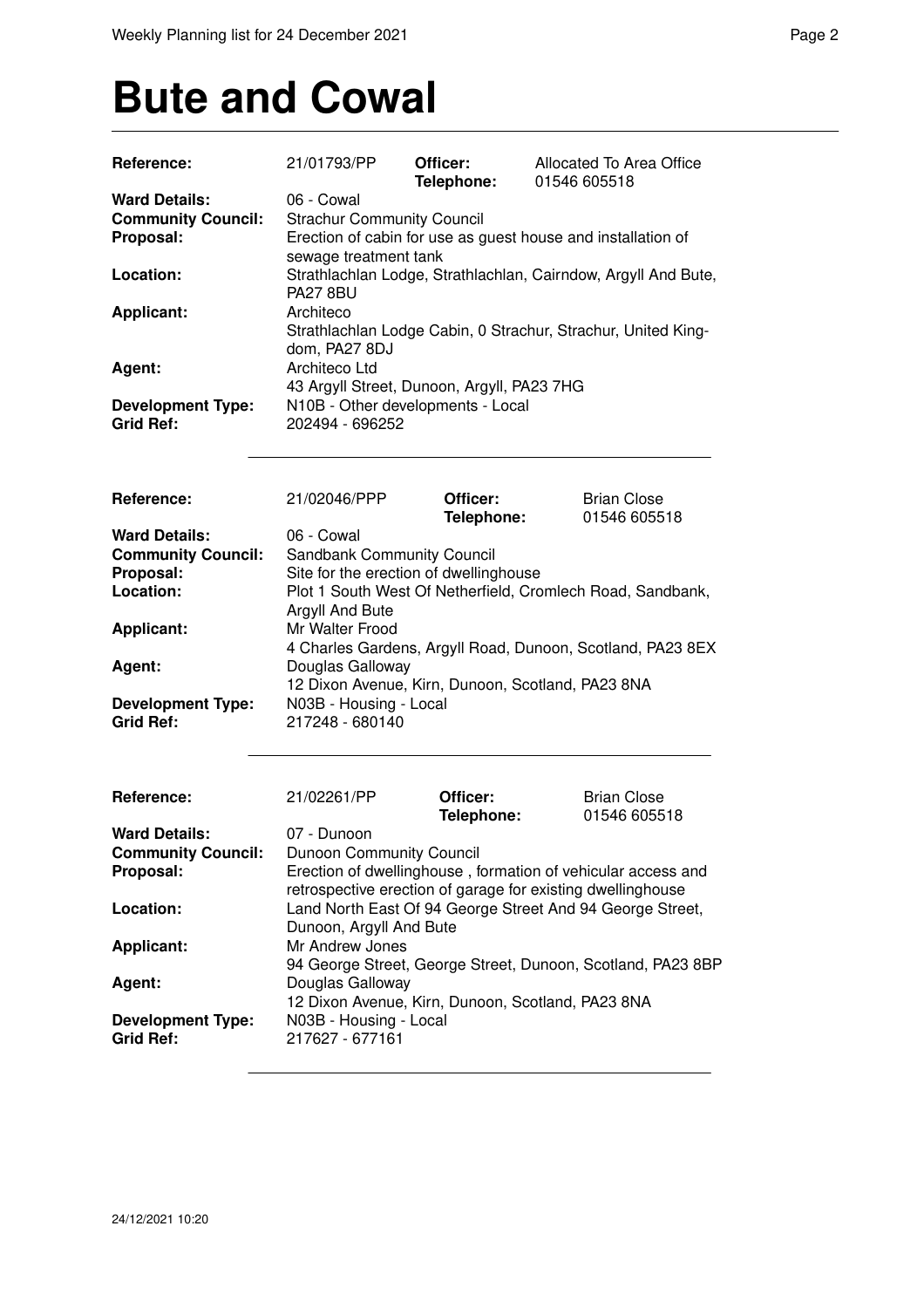Weekly Planning list for 24 December 2021 **Page 3** Page 3

| Reference:                                   | 21/02413/PP                                                                                     | Officer:<br>Telephone: | <b>Brian Close</b><br>01546 605518 |
|----------------------------------------------|-------------------------------------------------------------------------------------------------|------------------------|------------------------------------|
| <b>Ward Details:</b>                         | 07 - Dunoon                                                                                     |                        |                                    |
| <b>Community Council:</b>                    | <b>Dunoon Community Council</b>                                                                 |                        |                                    |
| Proposal:                                    | Formation of tiered terrace to provide a seating and events<br>area                             |                        |                                    |
| Location:                                    | Dunoon Burgh Hall, 195 Argyll Street, Dunoon, Argyll And<br>Bute, PA23 7DD                      |                        |                                    |
| <b>Applicant:</b>                            | Dunoon Burgh Hall<br>Dunoon Burgh Hall, 195 Argyll Street, Dunoon, Argyll And<br>Bute, PA23 7DD |                        |                                    |
| Agent:                                       | Architeco Ltd<br>43 Argyll Street, Dunoon, Argyll And Bute, PA23 7HG                            |                        |                                    |
| <b>Development Type:</b><br><b>Grid Ref:</b> | N10B - Other developments - Local<br>217285 - 676915                                            |                        |                                    |

| Reference:                | 21/02472/PP                     | Officer:<br>Telephone:                                 | <b>Brian Close</b><br>01546 605518 |
|---------------------------|---------------------------------|--------------------------------------------------------|------------------------------------|
| <b>Ward Details:</b>      | 07 - Dunoon                     |                                                        |                                    |
| <b>Community Council:</b> | <b>Dunoon Community Council</b> |                                                        |                                    |
| Proposal:                 |                                 | Installation of accessible access ramp                 |                                    |
| Location:                 |                                 | 8 Oxford Lane, Dunoon, Argyll And Bute, PA23 8BZ       |                                    |
| <b>Applicant:</b>         | Mrs Elizabeth McLellan          |                                                        |                                    |
|                           |                                 | 8 Oxford Lane, Dunoon, Argyll And Bute, PA23 8BZ       |                                    |
| Agent:                    | William P Whiland & Son Limited |                                                        |                                    |
|                           |                                 | 8 Alder Road, Broadmeadow Estate, Dumbarton, West Dun- |                                    |
|                           | bartonshire, G82 2EL            |                                                        |                                    |
| <b>Development Type:</b>  | N01 - Householder developments  |                                                        |                                    |
| <b>Grid Ref:</b>          | 217477 - 677277                 |                                                        |                                    |

| Reference:                                   | 21/02732/TPO                                                             | Officer:<br>Telephone: | Allocated To Area Office<br>01546 605518                   |
|----------------------------------------------|--------------------------------------------------------------------------|------------------------|------------------------------------------------------------|
| <b>Ward Details:</b>                         | 06 - Cowal                                                               |                        |                                                            |
| <b>Community Council:</b>                    | <b>Sandbank Community Council</b>                                        |                        |                                                            |
| Proposal:                                    | Felling of 2 Betula Pendula trees                                        |                        |                                                            |
| Location:                                    | <b>PA23 8RW</b>                                                          |                        | Kilberry, 14 Ferrymans, Sandbank, Dunoon, Argyll And Bute, |
| Applicant:                                   | Argyll Forestry Services Ltd<br>77 Argyll Road, Dunoon, Argyll, PA23 8EE |                        |                                                            |
| Agent:                                       | Mr Craig McBurney Cert.Arb.RFS                                           |                        | 32 Broxwood Place, Sandbank, Dunoon, Argyll, PA23 8PF      |
| <b>Development Type:</b><br><b>Grid Ref:</b> | N0 - not required for statutory returns<br>217392 - 680144               |                        |                                                            |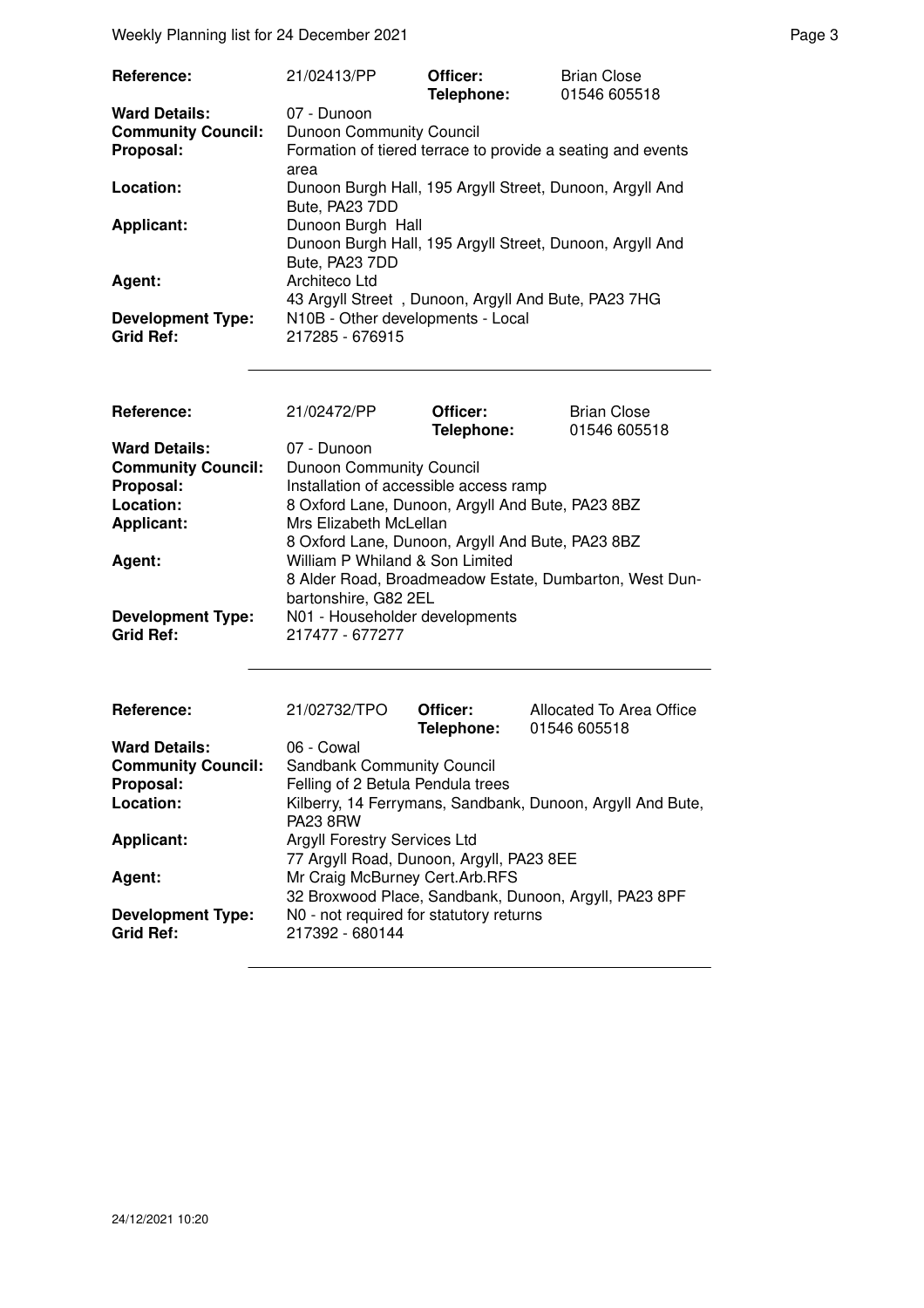#### **Helensburgh and Lomond**

| Reference:                                                     | 21/02296/PP                                                                           | Officer:<br>Telephone:                              | Allocated To Area Office<br>01546 605518                                                                                      |
|----------------------------------------------------------------|---------------------------------------------------------------------------------------|-----------------------------------------------------|-------------------------------------------------------------------------------------------------------------------------------|
| <b>Ward Details:</b><br><b>Community Council:</b><br>Proposal: | 10 - Helensburgh Central<br><b>Helensburgh Community Council</b><br>office facilities |                                                     | Alterations, extension and conversion of garage to form domes-<br>tic ancillary accommodation with kitchen/dining/living/home |
| Location:                                                      | G84 9QE                                                                               |                                                     | Garage, 108 Sinclair Street, Helensburgh, Argyll And Bute,                                                                    |
| <b>Applicant:</b>                                              | Mrs Patricia Thomson                                                                  |                                                     | Flat 3, 108 Sinclair Street, Helensburgh, Scotland, G84 9QE                                                                   |
| Agent:                                                         | <b>Organic Architects</b>                                                             |                                                     | 140 West Princes Street, Helensburgh, UK, G84 8BH                                                                             |
| <b>Development Type:</b><br><b>Grid Ref:</b>                   | N03B - Housing - Local<br>230086 - 683056                                             |                                                     |                                                                                                                               |
| Reference:                                                     | 21/02470/PP                                                                           | Officer:<br>Telephone:                              | Emma Jane<br>01546 605518                                                                                                     |
| <b>Ward Details:</b><br><b>Community Council:</b>              | <b>Cardross Community Council</b>                                                     | 11 - Helensburgh And Lomond South                   |                                                                                                                               |
| Proposal:                                                      |                                                                                       | Alterations and erection of single storey extension |                                                                                                                               |
| Location:                                                      | And Bute, G82 5ER                                                                     |                                                     | Kintra Cottage, Carman Road, Cardross, Dumbarton, Argyll                                                                      |
| <b>Applicant:</b>                                              | Mr N Calder<br>And Bute, G82 5ER                                                      |                                                     | Kintra Cottage, Carman Road, Cardross, Dumbarton, Argyll                                                                      |
| Agent:                                                         | <b>Clark Design Architecture</b>                                                      |                                                     | Strathleven House, Levenside Road, Dumbarton, G82 3PD                                                                         |
| <b>Development Type:</b><br><b>Grid Ref:</b>                   | N01 - Householder developments<br>235527 - 677650                                     |                                                     |                                                                                                                               |
| Reference:                                                     | 21/02497/PP                                                                           | Officer:<br>Telephone:                              | Allocated To Area Office<br>01546 605518                                                                                      |
| <b>Ward Details:</b>                                           |                                                                                       | 11 - Helensburgh And Lomond South                   |                                                                                                                               |

| <b>IBIBDIONE:</b> UID40 0000 18                                            |
|----------------------------------------------------------------------------|
| 11 - Helensburgh And Lomond South                                          |
| <b>Helensburgh Community Council</b>                                       |
| Enlarged rear dormer, new roof to front dormer and installation<br>of flue |
| 22 Duncan Road, Helensburgh, Argyll And Bute, G84 9DQ                      |
| Ms Sarah Shephard                                                          |
| 22 Duncan Road, Helensburgh, Scotland, G84 9DQ                             |
| <b>HMA Architects</b>                                                      |
| 19 Charlotte Street, Helensburgh, Scotland, G84 7EZ                        |
| N01 - Householder developments                                             |
| 230317 - 683463                                                            |
|                                                                            |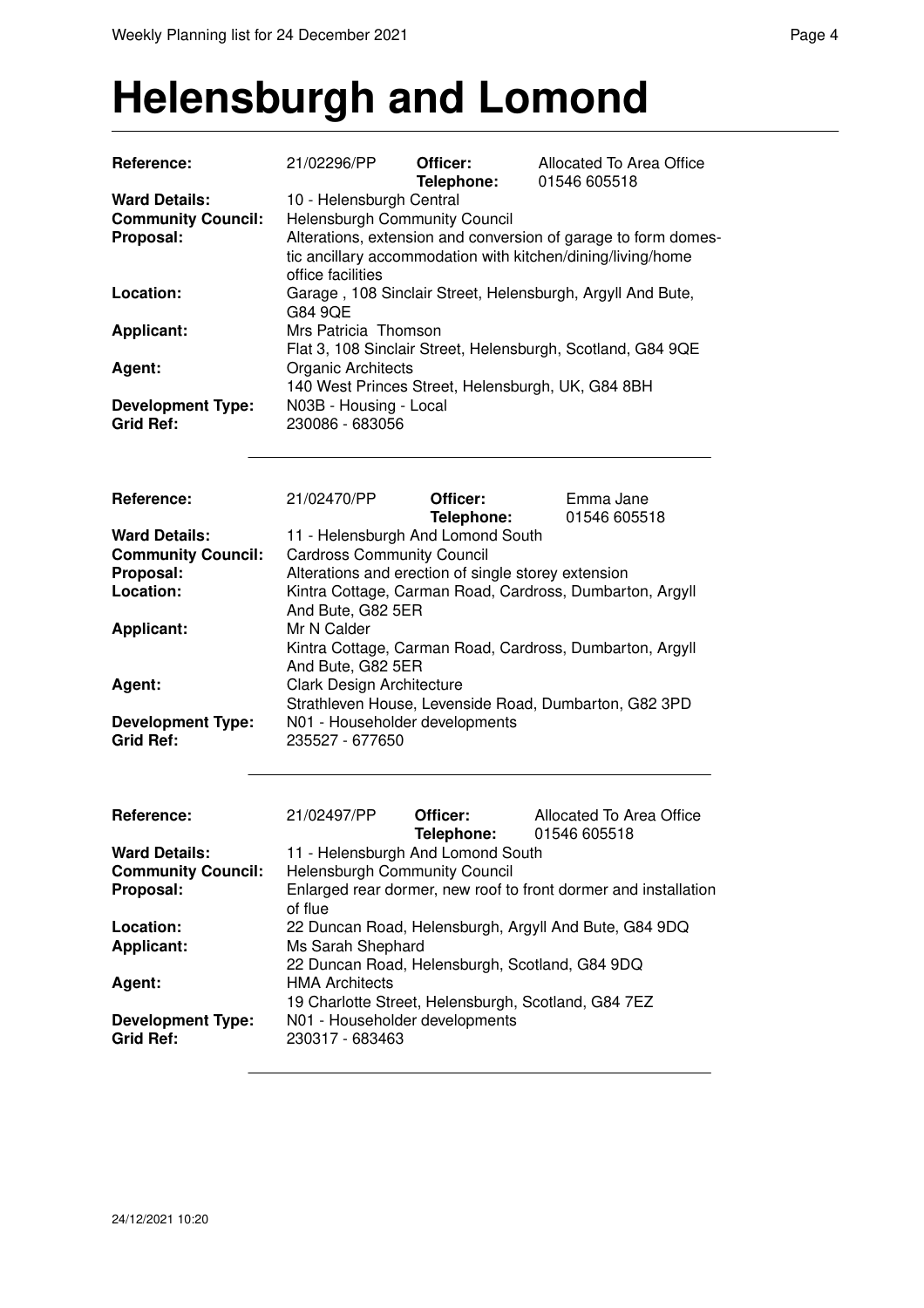## **Oban, Lorn and the Isles**

| Reference:                                                                                       | 21/02340/PAWAY                                                                                                                                                                                                                                                                   | Officer:<br>Telephone:                                                                                                       | Judith Stephen<br>01546 605518     |
|--------------------------------------------------------------------------------------------------|----------------------------------------------------------------------------------------------------------------------------------------------------------------------------------------------------------------------------------------------------------------------------------|------------------------------------------------------------------------------------------------------------------------------|------------------------------------|
| <b>Ward Details:</b><br><b>Community Council:</b><br>Proposal:<br>Location:<br><b>Applicant:</b> | 05 - Oban North And Lorn<br><b>Taynuilt Community Council</b><br>Formation of agricultural track<br>Land West Of Loch View, Airds Bay, Taynuilt, Argyll And Bute,<br><b>PA35 1JR</b><br>Mr Ian Campbell<br>Taigh-a-Bhalachain, Airds Bay, Taynuilt, Argyll And Bute, PA35<br>1JR |                                                                                                                              |                                    |
| Agent:                                                                                           | N/A                                                                                                                                                                                                                                                                              |                                                                                                                              |                                    |
| <b>Development Type:</b><br><b>Grid Ref:</b>                                                     | G_C18W - Agricultural Private Way<br>199495 - 732223                                                                                                                                                                                                                             |                                                                                                                              |                                    |
| Reference:                                                                                       | 21/02512/PP                                                                                                                                                                                                                                                                      | Officer:<br>Telephone:                                                                                                       | <b>Fiona Scott</b><br>01546 605518 |
| <b>Ward Details:</b>                                                                             | 05 - Oban North And Lorn                                                                                                                                                                                                                                                         |                                                                                                                              |                                    |
| <b>Community Council:</b><br>Proposal:                                                           | Kilmore Community Council                                                                                                                                                                                                                                                        | Demolition of existing extension and external staircase and<br>erection of replacement extension, entrance porch and balcony |                                    |
| Location:                                                                                        | 4SF                                                                                                                                                                                                                                                                              | Ardentallen House, Ardentallen, Oban, Argyll And Bute, PA34                                                                  |                                    |
| <b>Applicant:</b>                                                                                | Ms M Skeels                                                                                                                                                                                                                                                                      | Ardentallen House, Lerags, Oban, Argyll, PA34 4SF                                                                            |                                    |
| Agent:                                                                                           | <b>MACARC Architecture &amp; Planning</b>                                                                                                                                                                                                                                        | Hiddle House, North Shian, Appin, Argyll, PA38 4BA                                                                           |                                    |
| <b>Development Type:</b><br><b>Grid Ref:</b>                                                     | N01 - Householder developments<br>183785 - 723907                                                                                                                                                                                                                                |                                                                                                                              |                                    |
| Reference:                                                                                       | 21/02513/PP                                                                                                                                                                                                                                                                      | Officer:<br>Telephone:                                                                                                       | <b>Fiona Scott</b><br>01546 605518 |
| <b>Ward Details:</b><br><b>Community Council:</b><br>Proposal:                                   | 05 - Oban North And Lorn<br>Kilmore Community Council                                                                                                                                                                                                                            | Demolition of existing coach house and erection of replace-                                                                  |                                    |
| Location:                                                                                        | 4SF                                                                                                                                                                                                                                                                              | ment cottage (ancillary accommodation to Ardentallen House)<br>Ardentallen House, Ardentallen, Oban, Argyll And Bute, PA34   |                                    |
| <b>Applicant:</b>                                                                                | Ms M Skeels                                                                                                                                                                                                                                                                      | Ardentallen House, Lerags, Oban, Argyll, PA34 4SF                                                                            |                                    |
| Agent:                                                                                           | <b>MACARC Architecture &amp; Planning</b>                                                                                                                                                                                                                                        | Hiddle House, North Shian, Appin, Argyll, PA38 4BA                                                                           |                                    |
| <b>Development Type:</b><br><b>Grid Ref:</b>                                                     | N03B - Housing - Local<br>183785 - 723907                                                                                                                                                                                                                                        |                                                                                                                              |                                    |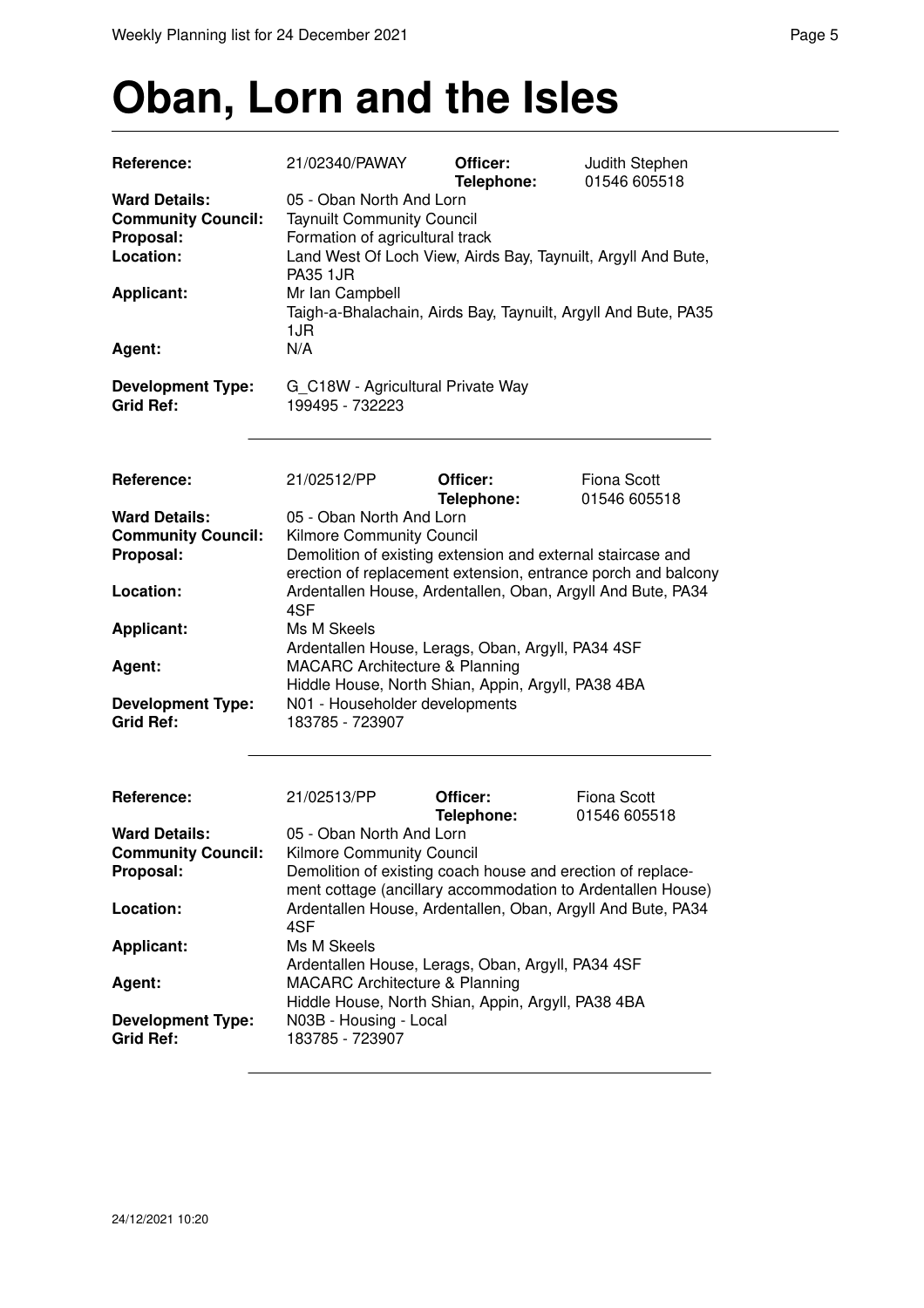Weekly Planning list for 24 December 2021 **Page 6** and the end of the Page 6

| <b>Reference:</b>                            | 21/02514/PPP                                                                       | Officer:<br>Telephone: | Fiona Scott<br>01546 605518 |
|----------------------------------------------|------------------------------------------------------------------------------------|------------------------|-----------------------------|
| <b>Ward Details:</b>                         | 04 - Oban South And The Isles                                                      |                        |                             |
| <b>Community Council:</b>                    | <b>Tiree Community Council</b>                                                     |                        |                             |
| Proposal:                                    | Site for the erection of dwellinghouse                                             |                        |                             |
| Location:                                    | Land North Of Croish House, Caolis, Isle Of Tiree, Argyll And<br><b>Bute</b>       |                        |                             |
| <b>Applicant:</b>                            | Mr Gordon MacArthur<br>Port Ruadh, Caolis, Isle Of Tiree, United Kingdom, PA77 6TS |                        |                             |
| Agent:                                       | John Patience                                                                      |                        |                             |
|                                              | Taigh An Ailtire, Caolis, Isle Of Tiree, United Kingdom, PA77<br>6TS               |                        |                             |
| <b>Development Type:</b><br><b>Grid Ref:</b> | N03B - Housing - Local<br>108056 - 748774                                          |                        |                             |

| <b>Reference:</b>                            | 21/02578/PP                                        | Officer:<br>Telephone: | Allocated To Area Office<br>01546 605518                    |
|----------------------------------------------|----------------------------------------------------|------------------------|-------------------------------------------------------------|
| <b>Ward Details:</b>                         | 05 - Oban North And Lorn                           |                        |                                                             |
| <b>Community Council:</b>                    | <b>Appin Community Council</b>                     |                        |                                                             |
| Proposal:                                    | planning permission 21/01242/PP)                   |                        | Erection of extension to dwellinghouse (revised proposal to |
| Location:                                    |                                                    |                        | Tigh-Aisig Rubha Garbh, Appin, Argyll And Bute, PA38 4BA    |
| <b>Applicant:</b>                            | Mr & Mrs R Lang-Anderson                           |                        |                                                             |
|                                              | Tigh Aisig, Appin, Argyll, Scotland, PA38 4BA      |                        |                                                             |
| Agent:                                       | <b>MACARC Architecture &amp; Planning</b>          |                        |                                                             |
|                                              | Hiddle House, North Shian, Appin, Argyll, PA38 4BA |                        |                                                             |
| <b>Development Type:</b><br><b>Grid Ref:</b> | N01 - Householder developments<br>193039 - 742082  |                        |                                                             |

| <b>Reference:</b>         | 21/02677/PNAGRI                                                                        | Officer:<br>Telephone: | Judith Stephen<br>01546 605518 |
|---------------------------|----------------------------------------------------------------------------------------|------------------------|--------------------------------|
| <b>Ward Details:</b>      | 04 - Oban South And The Isles                                                          |                        |                                |
| <b>Community Council:</b> | <b>Mull Community Council</b>                                                          |                        |                                |
| Proposal:                 | Erection of agricultural shed                                                          |                        |                                |
| Location:                 | Land South East Of Erray Farm, Erray Road, Tobermory, Isle                             |                        |                                |
|                           | Of Mull, Argyll And Bute, PA75 6PS                                                     |                        |                                |
| <b>Applicant:</b>         | Mrs Karen Elwis                                                                        |                        |                                |
|                           | 2 Texa Building, 43 Main Street, Tobermory, Isle Of Mull, Argyll<br>And Bute, PA75 6NT |                        |                                |
| Agent:                    | <b>Thorne Wyness Architects</b>                                                        |                        |                                |
|                           | 23 Main Street, Tobermory, Isle Of Mull, Argyll And Bute,                              |                        |                                |
|                           | <b>PA75 6NU</b>                                                                        |                        |                                |
| <b>Development Type:</b>  | G C18 - Agricultural works                                                             |                        |                                |
| <b>Grid Ref:</b>          | 150383 - 756198                                                                        |                        |                                |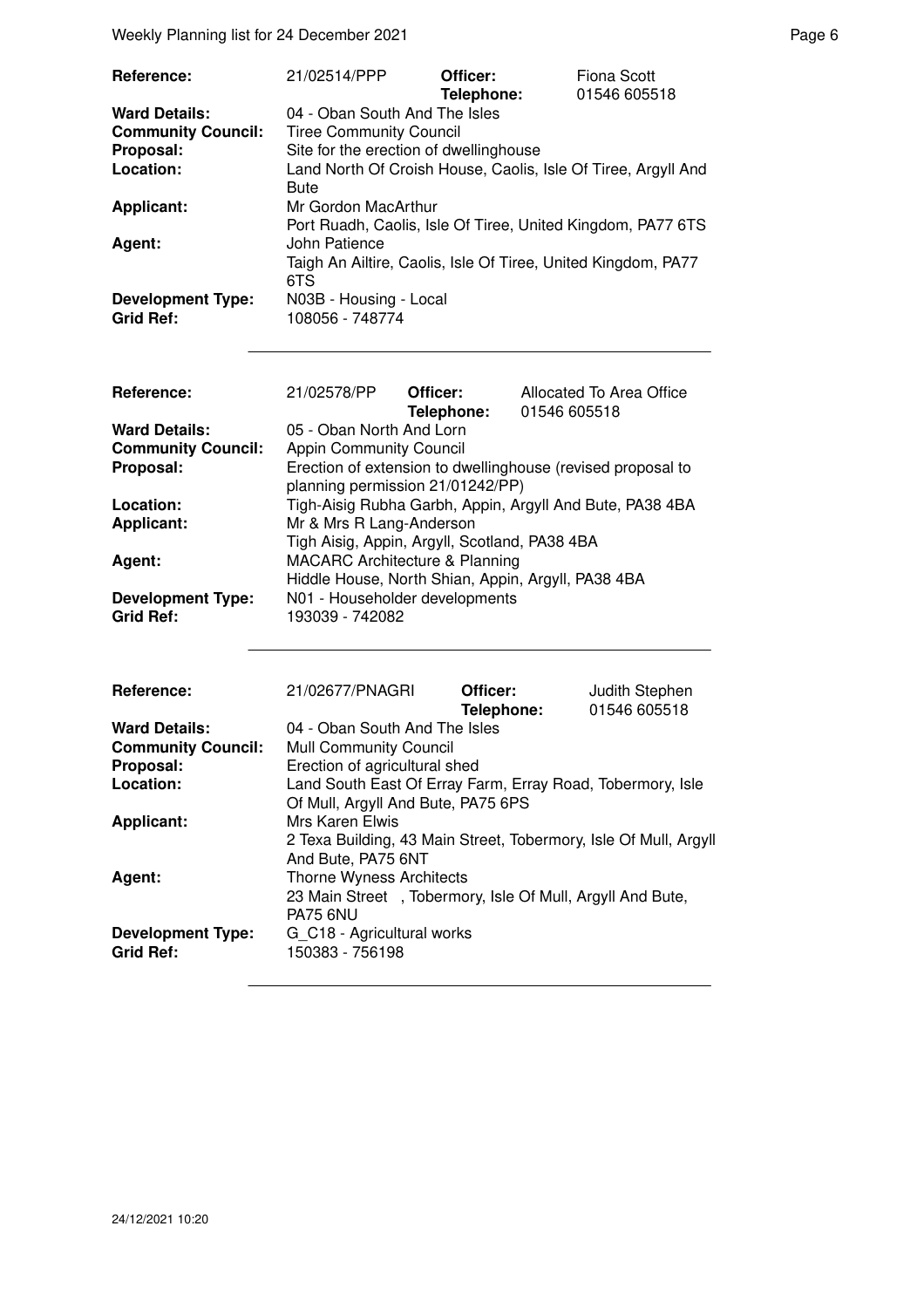Weekly Planning list for 24 December 2021 **Page 7** Neekly Planning list for 24 December 2021

| Reference:<br><b>Ward Details:</b><br><b>Community Council:</b><br>Proposal:<br>Location:<br><b>Applicant:</b><br>Agent:                                                 | 21/02688/FDP<br>04 - Oban South And The Isles<br>Mull Community Council<br>Long term forest plan<br>Glen Forsa, Salen, Isle Of Mull, Argyll And Bute<br><b>Scottish Forestry</b><br>Perth And Argyll Conservancy, Upper Battleby, Battleby, Red-<br>gorton, Perth, PH1 3EN<br>N/A                                                                                   | Officer:<br>Telephone: | Judith Stephen<br>01546 605518 |
|--------------------------------------------------------------------------------------------------------------------------------------------------------------------------|---------------------------------------------------------------------------------------------------------------------------------------------------------------------------------------------------------------------------------------------------------------------------------------------------------------------------------------------------------------------|------------------------|--------------------------------|
| <b>Development Type:</b><br><b>Grid Ref:</b>                                                                                                                             | N0 - not required for statutory returns<br>161000 - 739000                                                                                                                                                                                                                                                                                                          |                        |                                |
| Reference:<br><b>Ward Details:</b><br><b>Community Council:</b><br>Proposal:<br>Location:<br><b>Applicant:</b><br>Agent:<br><b>Development Type:</b><br><b>Grid Ref:</b> | 21/02697/PNWAY<br>04 - Oban South And The Isles<br><b>Mull Community Council</b><br>Formation of forest track<br>Ardmore Forest, Glengorm Road, Glengorm, Isle Of Mull,<br>Argyll And Bute<br>Mr Gordon Stewart<br>Forestry And Land Scotland Offices, Millpark Road, Oban,<br>Argyll And Bute, PA34 4NH<br>N/A<br>G C22W - Forestry Private Way<br>148006 - 755874 | Officer:<br>Telephone: | Judith Stephen<br>01546 605518 |
| Reference:<br><b>Ward Details:</b><br><b>Community Council:</b><br>Proposal:<br>Location:<br><b>Applicant:</b><br>Agent:                                                 | 21/02722/FGS<br>05 - Oban North And Lorn<br>Glenorchy And Inishail Community Council<br>Woodland creation<br>Achlian, Cladich, Argyll And Bute<br>Scottish Woodlands Ltd<br>Sandpiper House Ruthvenfield Road, Inveralmond Industrial<br>Estate, Perth, PH1 3EE<br>N/A                                                                                              | Officer:<br>Telephone: | Judith Stephen<br>01546 605518 |
| <b>Development Type:</b><br><b>Grid Ref:</b>                                                                                                                             | N0 - not required for statutory returns<br>212079 - 724152                                                                                                                                                                                                                                                                                                          |                        |                                |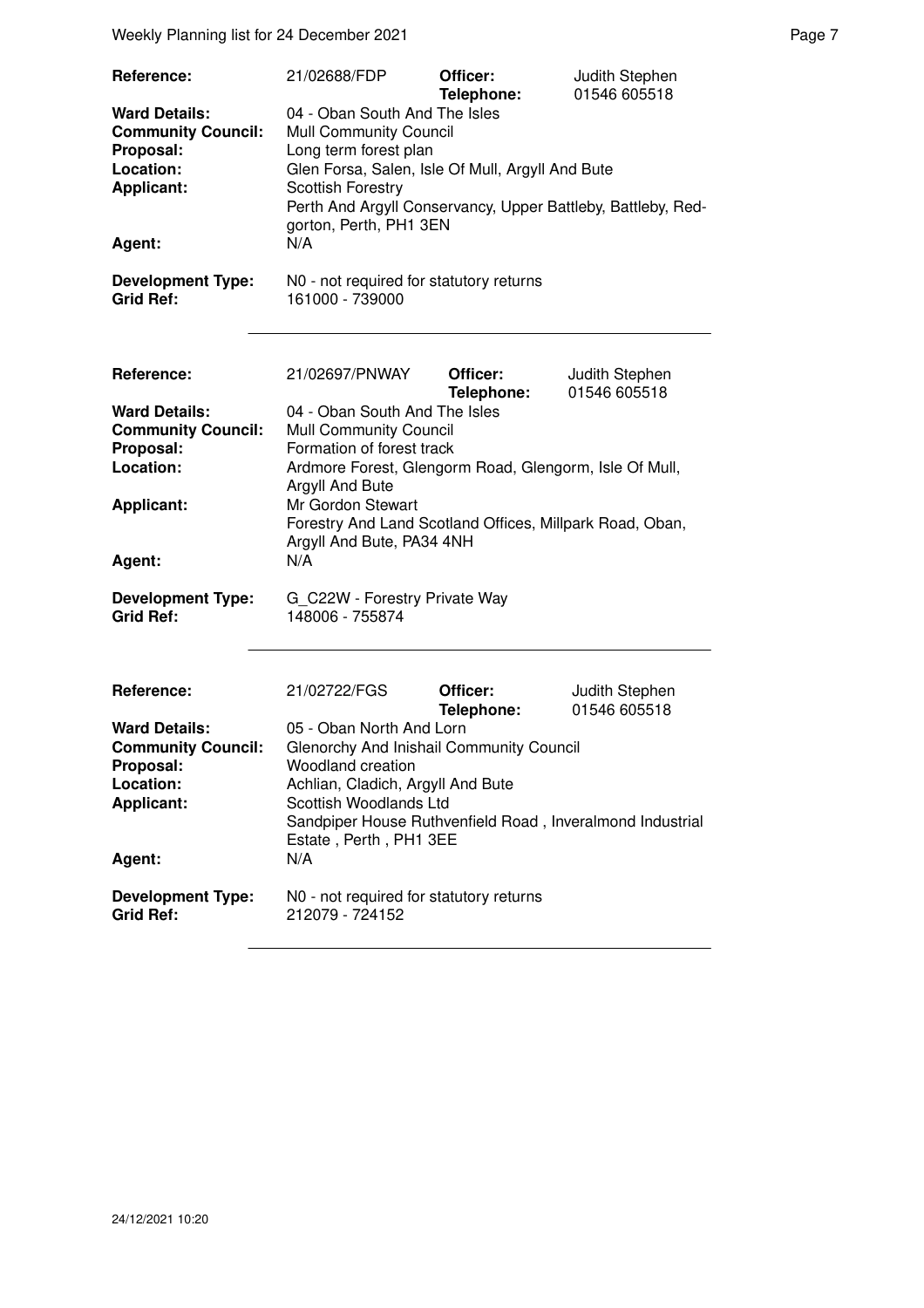Weekly Planning list for 24 December 2021 **Page 8** Page 8

| Reference:<br><b>Ward Details:</b><br><b>Community Council:</b><br>Proposal:<br>Location:<br><b>Applicant:</b><br>Agent:<br><b>Development Type:</b><br><b>Grid Ref:</b> | 21/02724/FGS<br>05 - Oban North And Lorn<br><b>Appin Community Council</b><br><b>Woodland creation</b><br>Shuna Island, Argyll And Bute<br><b>Scottish Forestry</b><br>N/A<br>N0 - not required for statutory returns<br>191386 - 748272                                                                      | Officer:<br>Telephone: | Allocated To Area Office<br>01546 605518<br>Perth & Argyll Conservancy, Upper Battleby, Perth, PH1 3EN                                                                                                                                                                                                   |
|--------------------------------------------------------------------------------------------------------------------------------------------------------------------------|---------------------------------------------------------------------------------------------------------------------------------------------------------------------------------------------------------------------------------------------------------------------------------------------------------------|------------------------|----------------------------------------------------------------------------------------------------------------------------------------------------------------------------------------------------------------------------------------------------------------------------------------------------------|
| Reference:<br><b>Ward Details:</b><br><b>Community Council:</b><br>Proposal:<br>Location:<br><b>Applicant:</b><br>Agent:<br><b>Development Type:</b><br><b>Grid Ref:</b> | 21/02733/TELNOT<br>05 - Oban North And Lorn<br>Kilmore Community Council<br>Installation of 3 poles<br>Ardentallen, Lerags, Oban, Argyll And Bute<br>Openreach<br>81 Newgate Street, London, EC1A 7AJ<br>N/A<br>N0 - not required for statutory returns<br>183017 - 724150                                    | Officer:<br>Telephone: | Allocated To Area Office<br>01546 605518                                                                                                                                                                                                                                                                 |
| Reference:<br><b>Ward Details:</b><br><b>Community Council:</b><br>Proposal:<br>Location:<br><b>Applicant:</b><br>Agent:<br><b>Development Type:</b><br><b>Grid Ref:</b> | 21/02734/NMA<br>05 - Oban North And Lorn<br><b>Lismore Community Council</b><br>Non material amendment to planning permission<br>changes<br>And Bute<br>Scottish Sea Farms Ltd<br>Barcaldine Hatchery, Barcaldine, Argyll, PA37 1SE<br>N/A<br>NMA_6W - NMA - Non-Householder (6 wk target)<br>182100 - 740800 | Officer:<br>Telephone: | Allocated To Area Office<br>01546 605518<br>20/02359/MFF (Modification of fin fish farm (Atlantic Salmon)<br>from 9 x 80m circumference cages to 12 x 100m circumference<br>cages, including increasing biomass to 1925 tonnes) Various<br>Port Na Ledaig Fish Farm Loch Linnhe, Isle Of Lismore, Argyll |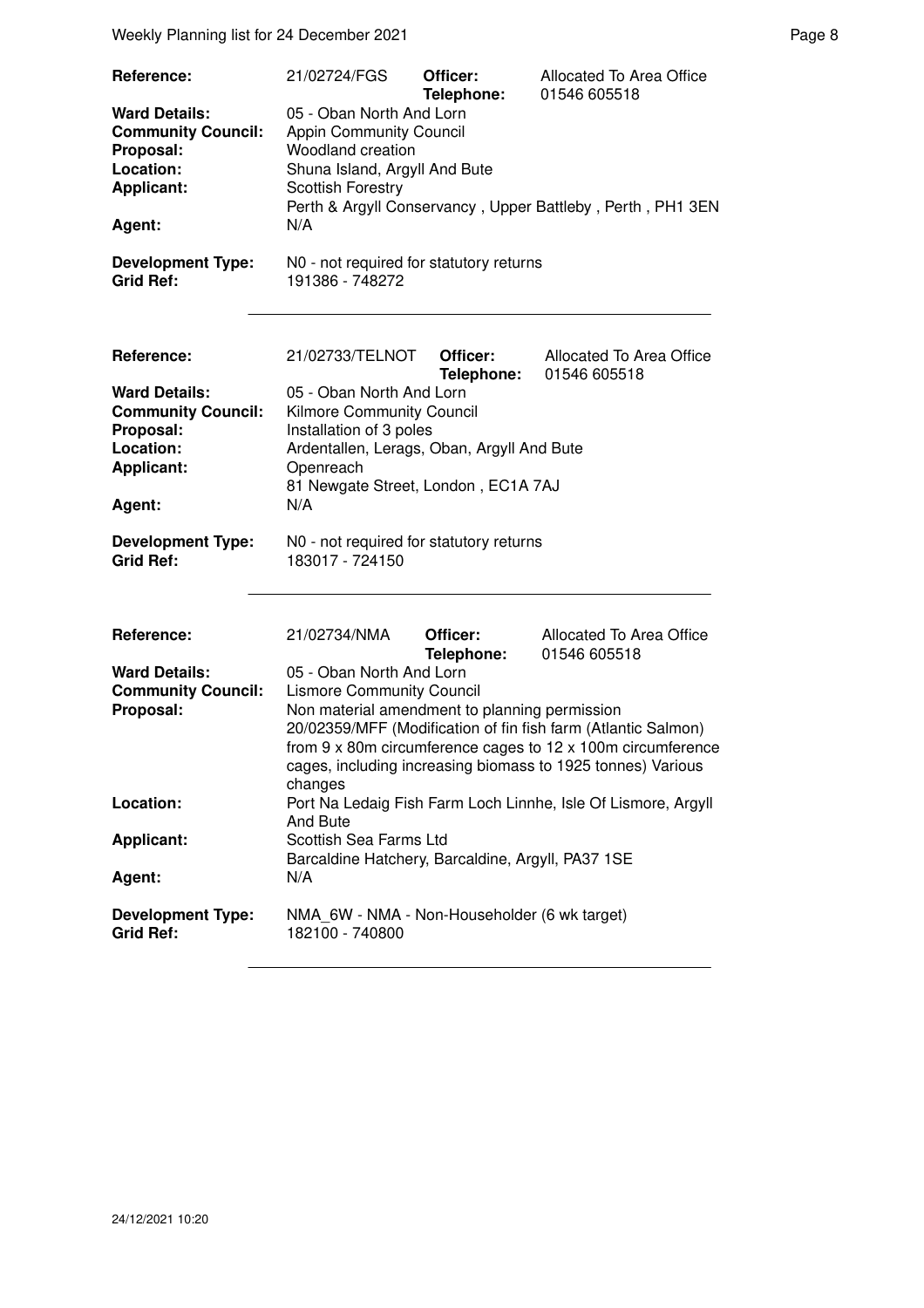# **Mid Argyll, Kintyre and Islay**

| <b>Reference:</b>         | 21/02006/PP                                                                                                                            | Officer:<br>Telephone:                                                     | Allocated To Area Office<br>01546 605518                 |  |  |
|---------------------------|----------------------------------------------------------------------------------------------------------------------------------------|----------------------------------------------------------------------------|----------------------------------------------------------|--|--|
| <b>Ward Details:</b>      | 02 - Kintyre And The Islands                                                                                                           |                                                                            |                                                          |  |  |
| <b>Community Council:</b> | South Knapdale Community Council                                                                                                       |                                                                            |                                                          |  |  |
| Proposal:                 | Erection of dwellinghouse                                                                                                              |                                                                            |                                                          |  |  |
| Location:                 | Plot 1 Nether Auchans, Dunmore, Tarbert, Argyll And Bute,                                                                              |                                                                            |                                                          |  |  |
|                           | <b>PA29 6XZ</b>                                                                                                                        |                                                                            |                                                          |  |  |
| <b>Applicant:</b>         | Mr Colin Wadsworth<br>12B Approach Road, Bethnal Green, London, England, E2                                                            |                                                                            |                                                          |  |  |
|                           |                                                                                                                                        |                                                                            |                                                          |  |  |
|                           | 9LY                                                                                                                                    |                                                                            |                                                          |  |  |
| Agent:                    | Mary Arnold-Forster Architects.                                                                                                        |                                                                            |                                                          |  |  |
|                           |                                                                                                                                        |                                                                            | Ploughmans Cottage, Fungarth, Dunkeld, Scotland, PH8 0ES |  |  |
| <b>Development Type:</b>  | N03B - Housing - Local                                                                                                                 |                                                                            |                                                          |  |  |
| <b>Grid Ref:</b>          | 178304 - 661088                                                                                                                        |                                                                            |                                                          |  |  |
|                           |                                                                                                                                        |                                                                            |                                                          |  |  |
|                           |                                                                                                                                        |                                                                            |                                                          |  |  |
| Reference:                | 21/02195/PNAGRI                                                                                                                        | Officer:                                                                   | Fleur Rothwell                                           |  |  |
|                           |                                                                                                                                        | Telephone:                                                                 | 01546 605518                                             |  |  |
| <b>Ward Details:</b>      | 01 - South Kintyre                                                                                                                     |                                                                            |                                                          |  |  |
| <b>Community Council:</b> | <b>Campbeltown Community Council</b>                                                                                                   |                                                                            |                                                          |  |  |
| Proposal:                 | Erection of agricultural shed                                                                                                          |                                                                            |                                                          |  |  |
| Location:                 | Pennygown Farm, Campbeltown, Argyll And Bute, PA28 6PH                                                                                 |                                                                            |                                                          |  |  |
| <b>Applicant:</b>         | Mr Mark Hodgson                                                                                                                        |                                                                            |                                                          |  |  |
|                           |                                                                                                                                        |                                                                            |                                                          |  |  |
| Agent:                    | Pennygown Farm, Campbeltown, Argyll And Bute, PA28 6PH<br>Andrew C Jones<br>Ballybrennan, Southend, Campbeltown, Argyll And Bute, PA28 |                                                                            |                                                          |  |  |
|                           |                                                                                                                                        |                                                                            |                                                          |  |  |
|                           | 6PJ                                                                                                                                    |                                                                            |                                                          |  |  |
| <b>Development Type:</b>  | G_C18 - Agricultural works                                                                                                             |                                                                            |                                                          |  |  |
| <b>Grid Ref:</b>          | 169119 - 614389                                                                                                                        |                                                                            |                                                          |  |  |
|                           |                                                                                                                                        |                                                                            |                                                          |  |  |
|                           |                                                                                                                                        |                                                                            |                                                          |  |  |
| Reference:                | 21/02294/PP                                                                                                                            | Officer:                                                                   | Tiwaah P Antwi                                           |  |  |
|                           |                                                                                                                                        | Telephone:                                                                 | 01546 605518                                             |  |  |
| <b>Ward Details:</b>      | 03 - Mid Argyll                                                                                                                        |                                                                            |                                                          |  |  |
| <b>Community Council:</b> | North Knapdale Community Council                                                                                                       |                                                                            |                                                          |  |  |
| Proposal:                 | Erection of boiler house/shed and siting of 2 oil tanks                                                                                |                                                                            |                                                          |  |  |
| Location:                 | Taynish House, Tayvallich, Lochgilphead, Argyll And Bute,                                                                              |                                                                            |                                                          |  |  |
|                           | <b>PA31 8PW</b>                                                                                                                        |                                                                            |                                                          |  |  |
| <b>Applicant:</b>         | Mr Rupert Hogg                                                                                                                         |                                                                            |                                                          |  |  |
|                           |                                                                                                                                        |                                                                            | Stream Farm, Broomfield, Bridgewater, UK, TA52EN         |  |  |
| Agent:                    | <b>Gray Macpherson Architects</b><br>Tigh-na-geat House, 1 Tigh-na-geat House, Damhead Farm,                                           |                                                                            |                                                          |  |  |
|                           |                                                                                                                                        |                                                                            |                                                          |  |  |
| <b>Development Type:</b>  |                                                                                                                                        | Lothianburn, United Kingdom, EH10 7DZ<br>N10B - Other developments - Local |                                                          |  |  |
| <b>Grid Ref:</b>          | 172545 - 683123                                                                                                                        |                                                                            |                                                          |  |  |
|                           |                                                                                                                                        |                                                                            |                                                          |  |  |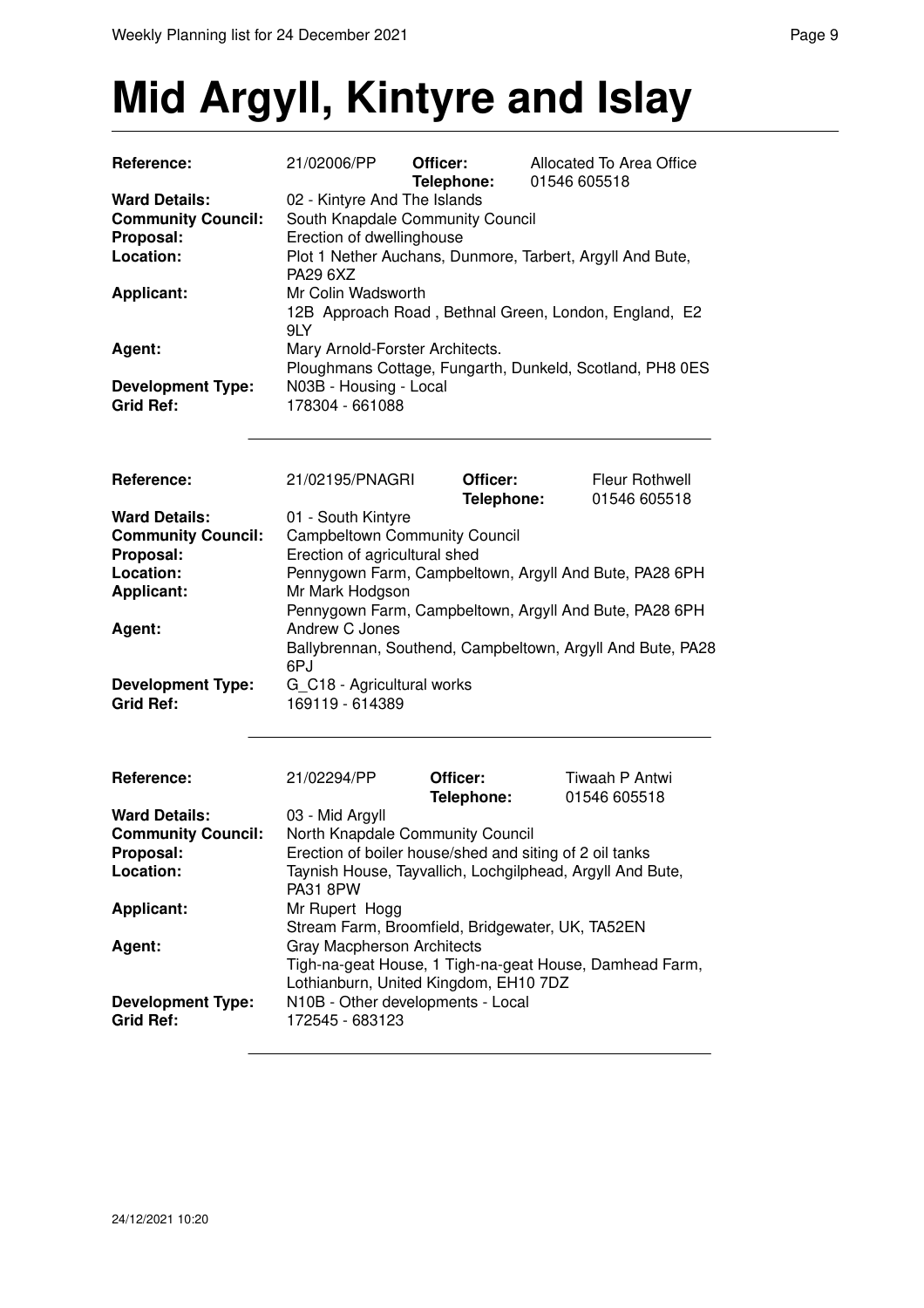Weekly Planning list for 24 December 2021 **Page 10** Page 10

| Reference:                                                                  | 21/02552/NMA                                                                                                                                                                                                                                                                                                                                                                                                                                                                                      | Officer:<br>Telephone: | Tiwaah P Antwi<br>01546 605518                           |  |  |
|-----------------------------------------------------------------------------|---------------------------------------------------------------------------------------------------------------------------------------------------------------------------------------------------------------------------------------------------------------------------------------------------------------------------------------------------------------------------------------------------------------------------------------------------------------------------------------------------|------------------------|----------------------------------------------------------|--|--|
| <b>Ward Details:</b><br><b>Community Council:</b><br>Proposal:              | 03 - Mid Argyll<br><b>Dunadd Community Council</b><br>Non material amendment to planing permission 17/02994/PP<br>(Erection of extensions to museum buildings. Improvement of<br>vehicular access, additional car parking, cycle parking, new<br>pedestrian accesses and plant room, refuse store and air<br>source heat pumps) Remove the round window from the south<br>elevation of the proposed extension to the museum.                                                                      |                        |                                                          |  |  |
| Location:                                                                   | Kilmartin House, Kilmartin, Lochgilphead, Argyll And Bute,<br><b>PA31 8RQ</b><br>Kilmartin Museum Company Ltd<br>Kilmartin Museum, Kilmartin, Argyll, PA31 8RQ.<br><b>Reiach And Hall Architects</b><br>6 Darnaway Street, Edinburgh, Mid Lothian, EH3 6BG<br>NMA 6W - NMA - Non-Householder (6 wk target)<br>183425 - 698887                                                                                                                                                                     |                        |                                                          |  |  |
| <b>Applicant:</b>                                                           |                                                                                                                                                                                                                                                                                                                                                                                                                                                                                                   |                        |                                                          |  |  |
| Agent:                                                                      |                                                                                                                                                                                                                                                                                                                                                                                                                                                                                                   |                        |                                                          |  |  |
| <b>Development Type:</b><br><b>Grid Ref:</b>                                |                                                                                                                                                                                                                                                                                                                                                                                                                                                                                                   |                        |                                                          |  |  |
| Reference:                                                                  | 21/02554/PPP                                                                                                                                                                                                                                                                                                                                                                                                                                                                                      | Officer:<br>Telephone: | Allocated To Area Office<br>01546 605518                 |  |  |
| <b>Ward Details:</b><br><b>Community Council:</b><br>Proposal:<br>Location: | 02 - Kintyre And The Islands<br><b>Islay Community Council</b><br>Site for the erection of dwellinghouse<br>Land North West Of The Old Manse, The Oa, Isle Of Islay,<br>Argyll And Bute                                                                                                                                                                                                                                                                                                           |                        |                                                          |  |  |
| <b>Applicant:</b>                                                           | Ms Berdine Bakker                                                                                                                                                                                                                                                                                                                                                                                                                                                                                 |                        | The Old Manse, The Oa, Isle of Islay, Scotland, PA42 7AX |  |  |
| Agent:                                                                      | <b>MH Planning Associates</b><br>63 West Princes Street, Helensburgh, Scotland, G84 8BN                                                                                                                                                                                                                                                                                                                                                                                                           |                        |                                                          |  |  |
| <b>Development Type:</b><br><b>Grid Ref:</b>                                | N03B - Housing - Local<br>131733 - 643673                                                                                                                                                                                                                                                                                                                                                                                                                                                         |                        |                                                          |  |  |
| Reference:<br><b>Ward Details:</b>                                          | 21/02555/PP                                                                                                                                                                                                                                                                                                                                                                                                                                                                                       | Officer:<br>Telephone: | Allocated To Area Office<br>01546 605518                 |  |  |
| <b>Community Council:</b><br>Proposal:                                      | 01 - South Kintyre<br><b>West Kintyre Community Council</b><br>Variation of condition 2 of planning permission 04/01291/DET<br>(Addition of 7 turbines (with maximum hub height of 49m) to<br>exisiting windfarm and ancillary works incl: access tracks,<br>crane hardstandings, extension to borrow pit and control build-<br>ing, and variation of condition 21 of existing consent<br>01/01020/VARCON re noise level limits) to allow continued<br>operation for a further 6 years until 2027 |                        |                                                          |  |  |
| Location:<br><b>Applicant:</b><br>Agent:                                    | Tangy II Wind Farm, Kilchenzie, Argyll And Bute<br><b>SSE Generation Ltd</b><br>1 Waterloo Street, Glasgow, Scotland, G26AY<br>N/A                                                                                                                                                                                                                                                                                                                                                                |                        |                                                          |  |  |
| <b>Development Type:</b><br><b>Grid Ref:</b>                                | N06B - Electricity Generation - Local<br>167651 - 628440                                                                                                                                                                                                                                                                                                                                                                                                                                          |                        |                                                          |  |  |